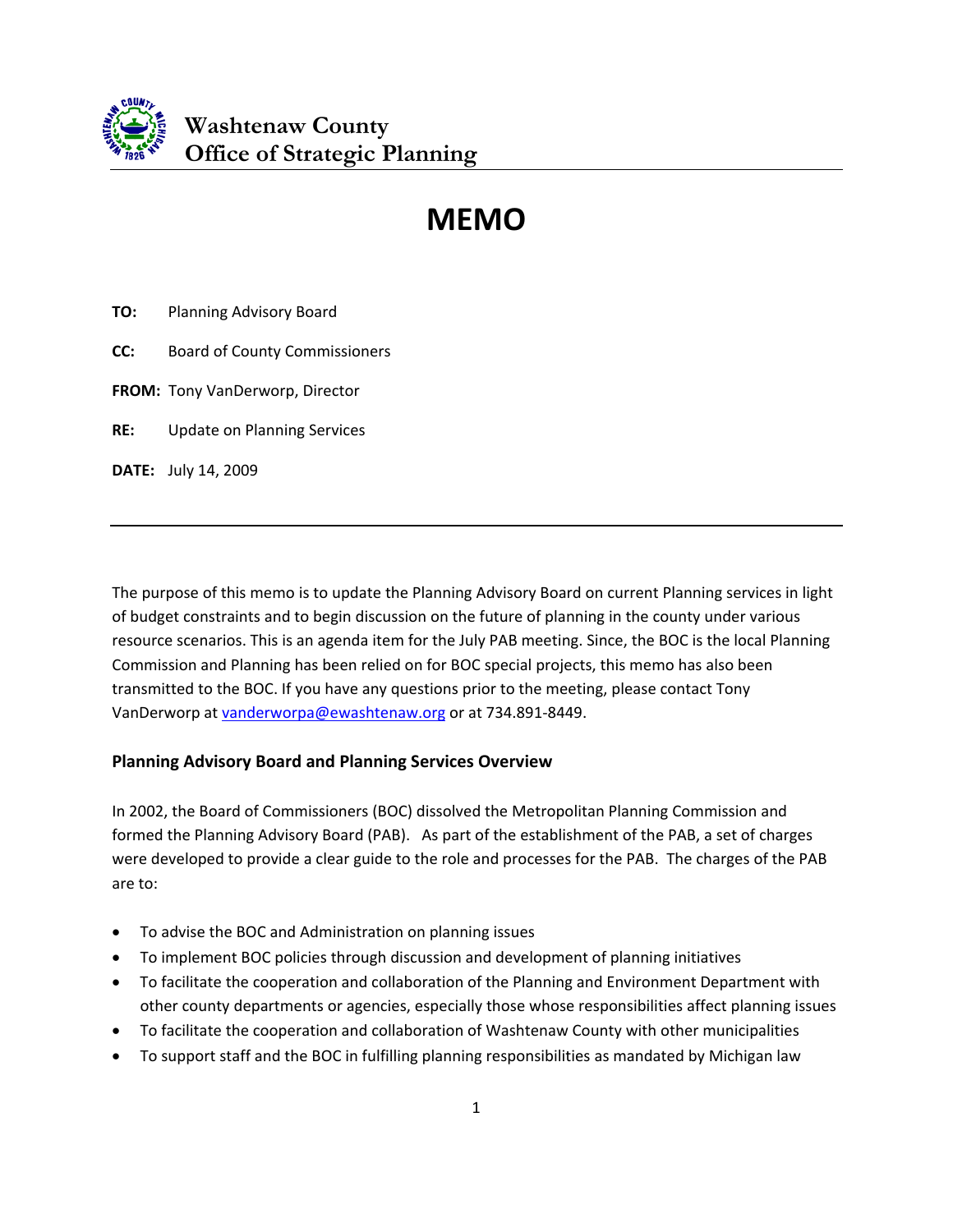In 2003/04, the PAB and Planning Department were focused on developing a countywide vision and plan for the future and facilitating governments and agencies working together. The vehicle for developing this vision was an update to the County comprehensive plan, previously drafted in 1986. The Plan was completed and adopted in 2004 after holding over 50 community meetings and receiving the unanimous approval by the BOC and support of the local units of governments. The Plan included 188 recommendations across 11 disciplines, all geared toward preserving a sense of place and creating a sustainable future**.** To date over 121 recommended actions are being implemented (with expansion of existing programs and the development of new programs and services to implement the Plan). Attachment 1 provides a listing of "new" planning efforts and programs resulting from the adoption of the Comprehensive Plan.

In addition to supporting the PAB in plan development and implementation, the Planning Office is supporting Board of Commissioner priorities and special projects, many of which also implement the Comprehensive Plan (see Attachment 2).

### **Budget, Resources and Current Services Overview**

Starting in 2007 and continuing through to present, budget adjustments and new responsibilities began impacting the progress being made on the PAB charges and County Plan recommendations:

Planning Resources ‐ Eliminated positions:

- Planning Manager
- Energy Coordinator
- Brownfield Coordinator
- 2 Planning positions (previously on hold vacant)
- 4 Interns
- 2 Administrative support positions

Current staffing levels and assignments:

- Director
- Planning Supervisor
- 3 planners
- Part time administrative assistance

A brief description of new responsibilities is presented below:

Energy Efficiency and Conservation Block Grant – Funded through the Department of Energy, this program will target energy efficiency & conservation actions and renewable energy pilot projects at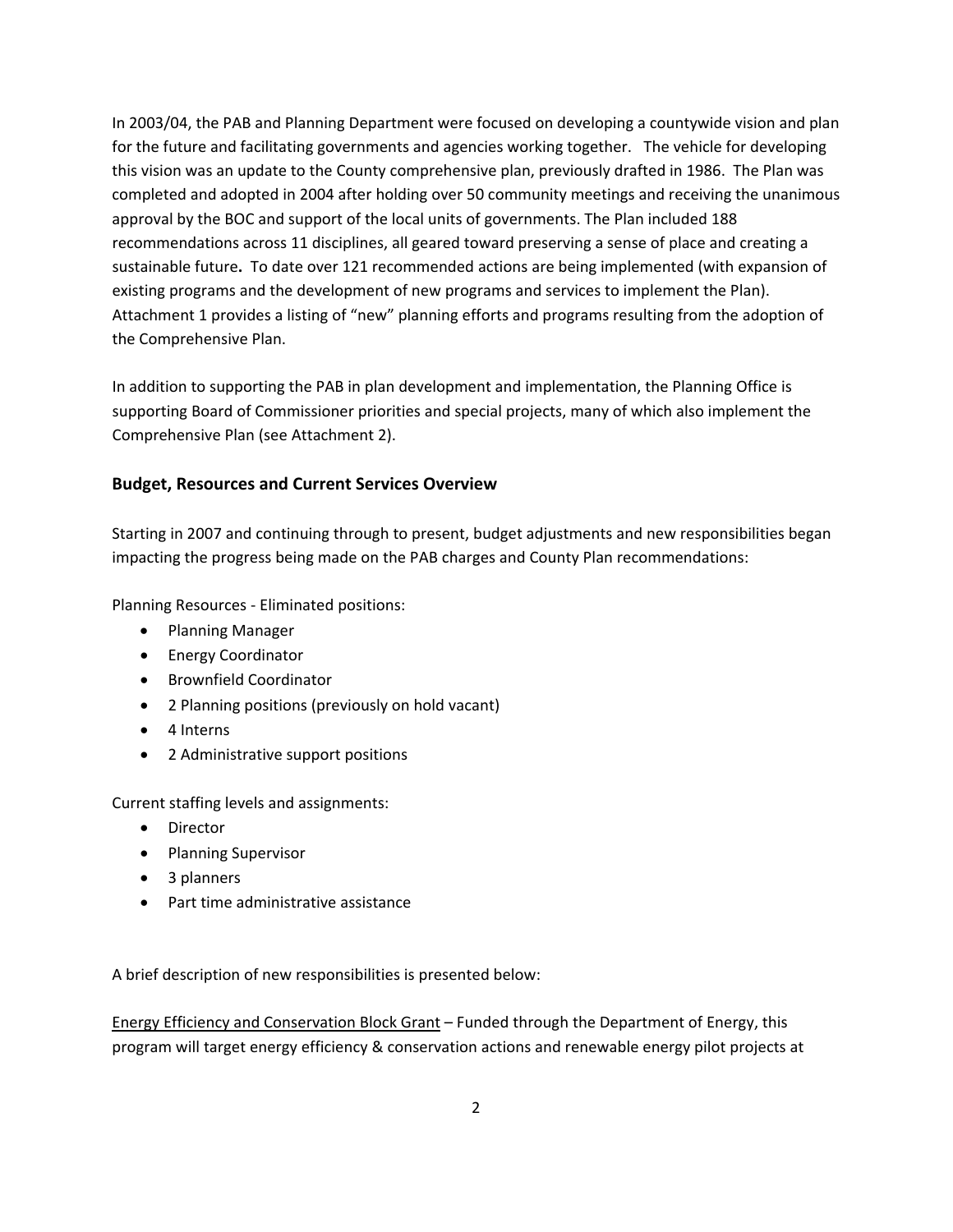both the organizational and community levels. This new funding source will allow the resumption of some of the duties of the Energy Coordinator position which was eliminated in 2008.

Ann Arbor Regional Success Strategy – Longer Term Strategy for sustained economic growth and quality of life initiated by the Board of Commissioners after the exit of Pfizer. Developed by over 100 community leaders and experts, the Strategy contains 35 "most important actions to take" to achieve long term success (See Attachment 3 for more information).

Eastern Leaders Group Projects ‐Program to revitalize the eastern portions the county. Initiated by the Board of Commissioners in partnership with local governments, private business and Eastern Michigan University, this program has 12 high priority projects underway (see Attachment 4 for more information).

Aerotropolis – Development of an "Airport City" in the areas surrounding Detroit Metro and Willow Run Airports. A Master Development Plan and Development Corporation (governed by 9 participating local units of governments and the Airport Authority) will market the area, expedite permitting, develop incentives etc. to grow companies and jobs in this area of Wayne and Washtenaw Counties.

| <b>Major Programs</b> |                                | <b>Current Major Projects</b> |                                                    | <b>Current Services to Local</b> |                          |  |
|-----------------------|--------------------------------|-------------------------------|----------------------------------------------------|----------------------------------|--------------------------|--|
|                       |                                |                               |                                                    |                                  | Governments and Agencies |  |
|                       | Planning Advisory Board        | $\bullet$                     | Washtenaw Avenue Talent Center                     | $\bullet$                        | GIS land use layer       |  |
|                       | Support and                    | $\bullet$                     | Manchester Joint Planning Commission and           | $\bullet$                        | Local government build   |  |
|                       | Comprehensive Plan             |                               | Master Plan                                        |                                  | out analysis             |  |
|                       | implementation                 | $\bullet$                     | Management of 5 active brownfield projects         | $\bullet$                        | Local master plan        |  |
|                       | Regional Group staff           |                               | and environmental assessment for Village of        |                                  | reviews, , PA 116, A-95  |  |
|                       | support                        |                               | Dexter                                             |                                  | Reviews, NAPP reviews    |  |
|                       | Ann Arbor Regional             | $\bullet$                     | Project management for 9                           |                                  | and full faith and       |  |
|                       | <b>Success</b>                 |                               | Regional Success projects                          |                                  | credit                   |  |
|                       | Eastern Leaders Group          | $\bullet$                     | Project Management for 8 Eastern Leaders           | ٠                                | Census preparedness      |  |
|                       | Aerotropolis                   |                               | group projects                                     | $\bullet$                        | Representation on        |  |
|                       | <b>Brownfield Program</b>      | $\bullet$                     | Development of a Comprehensive Economic            |                                  | various boards and       |  |
|                       | <b>Energy Efficiency Block</b> |                               | Development Strategy for the County                |                                  | committees               |  |
|                       | Grant                          | $\bullet$                     | <b>Energy Conservation Block Grant application</b> |                                  |                          |  |
|                       | <b>Historic Preservation</b>   |                               | and program development                            |                                  |                          |  |
|                       |                                | $\bullet$                     | Wind Investment Grade Report                       |                                  |                          |  |
|                       |                                | $\bullet$                     | Aerotropolis Corporation start up                  |                                  |                          |  |
|                       |                                | ٠                             | Chelsea Arts Center National register              |                                  |                          |  |
|                       |                                |                               | nomination/ maintenance plan, Pittsfield           |                                  |                          |  |
|                       |                                |                               |                                                    |                                  |                          |  |

# **With reduced staff and additional assignments, Planning is currently providing the following services:**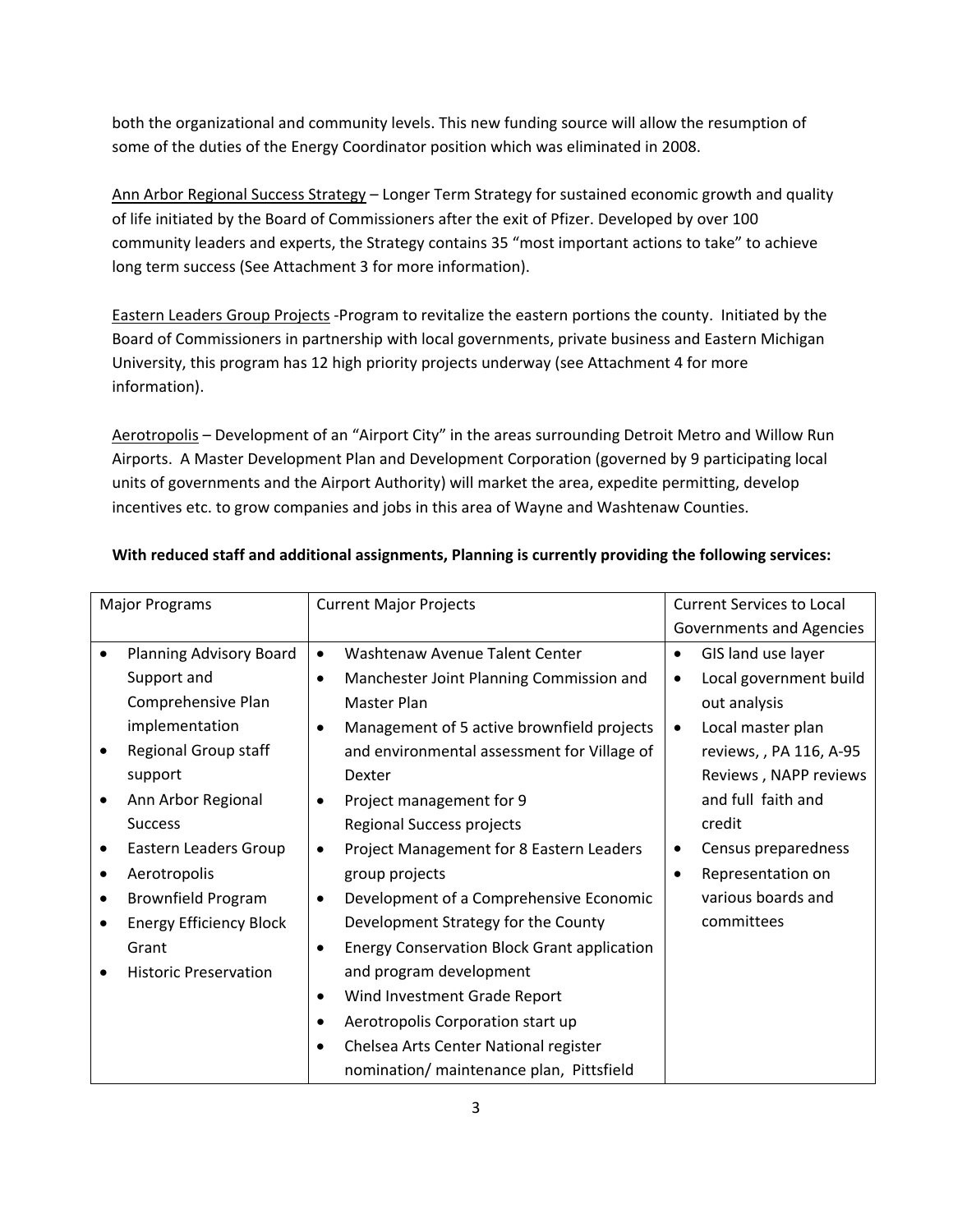| Historic District, Historic Bridge Analysis and |  |
|-------------------------------------------------|--|
| <b>Native American Trails</b>                   |  |

# **The impacts of this current service level on Comprehensive Plan implementation are summarized below:**

Plan Implementation – Reducing plan implementation (from approximately 10 actions per year to 2 actions per year). For 2009, these actions include the Washtenaw Avenue Talent Center/Infill Development and Transit Expansion. High priority actions that will not be implemented include: non‐ motorized connection mapping, target industry site mapping, regional open space and land use plans, new agricultural economy zoning and TDR implementation strategies.

5‐year Plan Update – Cursory review and update (e.g., update of the land use map) rather than comprehensive plan analysis and overhaul.

Annual Planning Workshop‐ While this has been a tradition in the county for many years and well received by local governments, this will be eliminated given current workload and workshop cost.

Regional Planning services for local units – Will be able to complete the Manchester Area regional master plan if the group elects to proceed, but will not be able to do other regional plans:

- The Chelsea/Dexter Area has requested technical and grant writing assistance to explore regional master planning.
- Saline Sustainability Circle is undergoing membership changes and new representatives have stated they want to explore regional master planning & service options.
- Transfer administrative support of Washtenaw Metro Alliance to other partners.
- Reduction/elimination of regional group support/technical assistance.

Purchase of Development Rights – Program is being contracted out to Legacy Land Conservancy (recently the Washtenaw Land Trust).

Elimination of Local Government and Agency special projects – Since 2003, staff has provided technical assistance to local units of government and county agencies in developing model ordinances; toolkit resources; grant application assistance; issue research and studies; and facilitation. This service has been eliminated.

Historic Preservation – The County has provided staff for the formation and monitoring of historic districts and for special projects (e.g., heritage tours, histweb, bridge preservation). With the reduction in staffing levels, this position is now split between historic preservation and Comprehensive Plan Implementation, i.e., Manchester Regional Plan).

Board/Committee Support – The department has been an active partner in many plan related boards and committees. The following table outlines areas of continued support and eliminated/reduced support.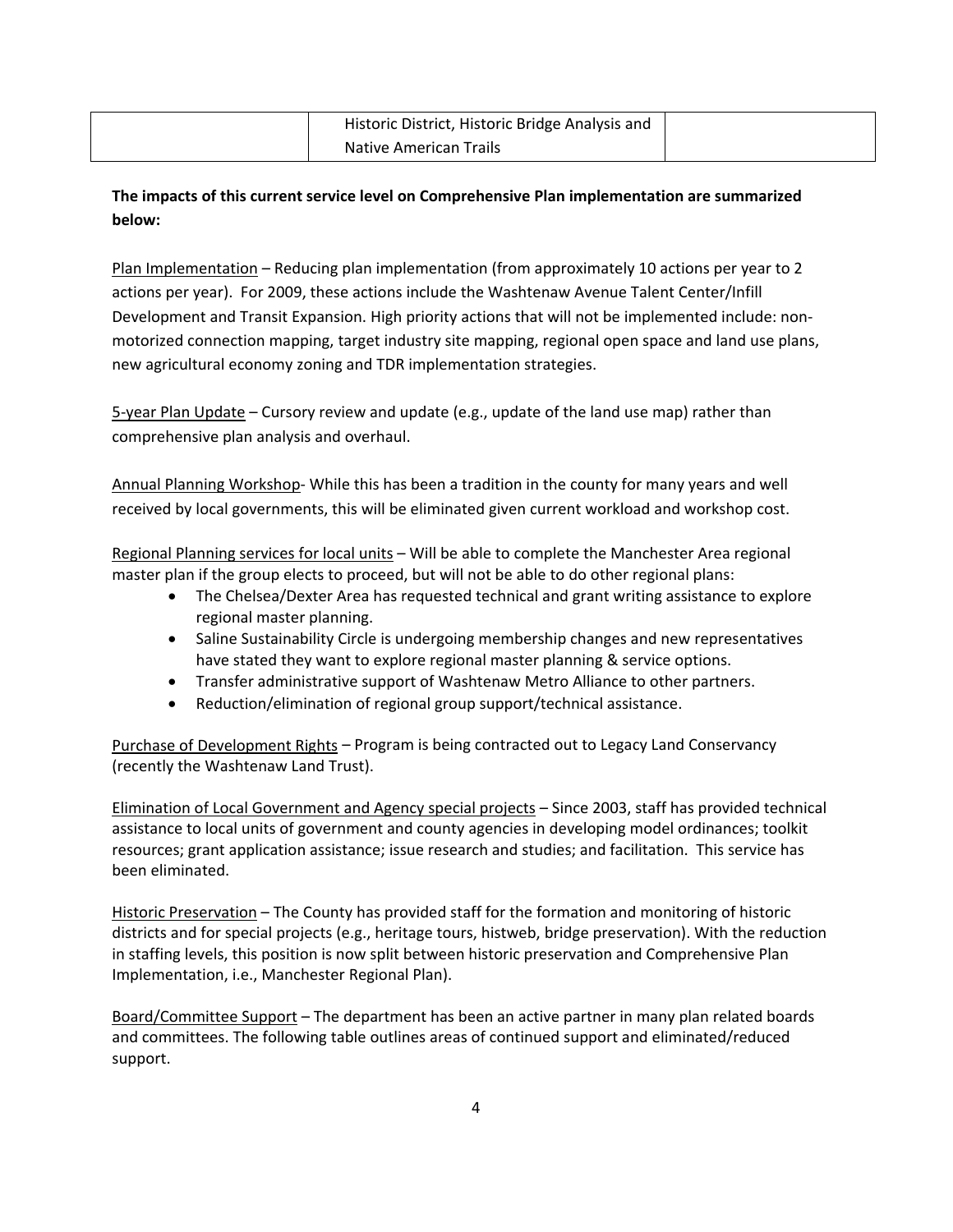| Planning Advisory Board<br><b>WATS Urban Aid Committee</b>                                                                                                                                                                                                                                                                                                                                                                                                                                                                                                                                                                                                                                                                 | Continued Board support                      | Eliminated/reduced support      |  |  |
|----------------------------------------------------------------------------------------------------------------------------------------------------------------------------------------------------------------------------------------------------------------------------------------------------------------------------------------------------------------------------------------------------------------------------------------------------------------------------------------------------------------------------------------------------------------------------------------------------------------------------------------------------------------------------------------------------------------------------|----------------------------------------------|---------------------------------|--|--|
| Authority<br>Greenways Advisory committee<br>Aerotropolis Board<br>Preserve Washtenaw<br>$\bullet$<br><b>Eastern Leaders Group Steering</b><br><b>WALLY Steering Committee</b><br>$\bullet$<br>Committee<br><b>Mobility Management Steering Committee</b><br>Ann Arbor Region Success<br><b>Smart Growth Group</b><br>٠<br>Leadership Team<br>Ann Arbor Energy Commission<br><b>WATS Technical Committee</b><br>Downriver Brownfields Consortium<br><b>Historic District Commission</b><br><b>FSEP Leadership Team</b><br>Energy Conservation Block Grant/<br>٠<br><b>SEMCOG Data Advisory Committee</b><br>Revolving Loan Fund Workgroup<br>SE MI Census Council<br>Arts Alliance Board<br><b>GIS Oversight Committee</b> | <b>Brownfield Redevelopment</b><br>$\bullet$ | <b>WATS Rural Aid Committee</b> |  |  |

## **PAB Considerations for Discussion Purposes**

Given the current budget environment for the county, Planning Services may be further reduced or eliminated by year end. If the department is maintained at some minimal level, it is important that resources are focused on the most critical activities. To begin a discussion of the implications of this, I have provided some considerations below:

Role of the Department: The department historically focused on completing the comprehensive plan and implementing its recommendations. This focus has changed over the past few years to include three main areas: regionalism, research and development, and economic development.

#### Regionalism

The only way local governments in Michigan will survive is to think and act regionally. While some initiatives will occur without county involvement (e.g., fire districts, water and sewer districts), other initiatives might not occur without county assistance (e.g., regional master plans, and regional open space and transportation systems). Township, city and state resources are not available and the county has played a key role in facilitating discussion and action in these areas. Regional effort that have received Planning assistance include the Manchester Area Planning Commission and Master Plan, formation of the Washtenaw Metro Alliance, Dexter Village‐Scio Township 425 Agreement, Ypsilanti‐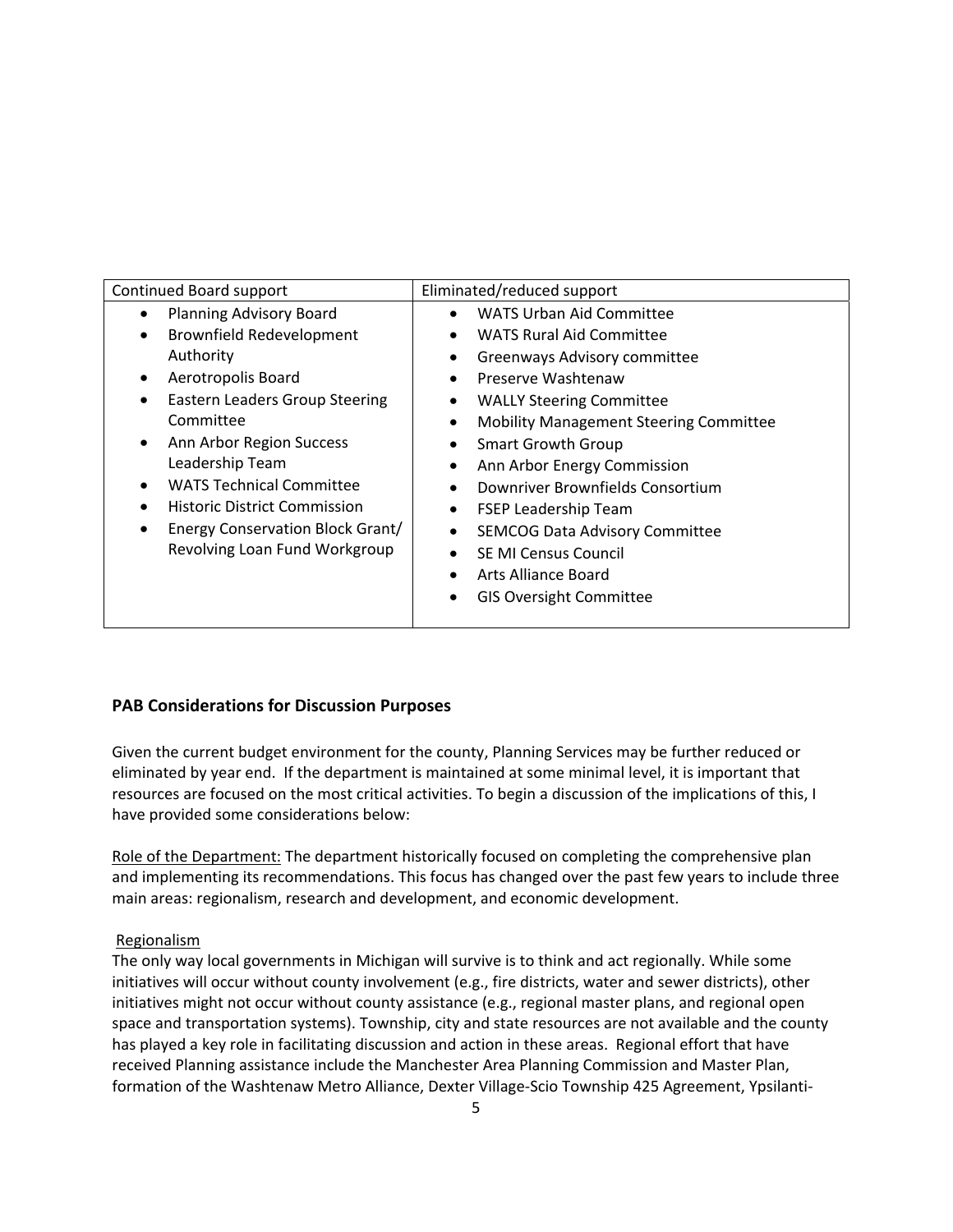Ann Arbor Fire Services, AATA regional services discussions, Police Services Committee and Shared Services Policy. Currently, Saline and Chelsea/Dexter regions have expressed an interest in taking regionalism to the next level and the department has secured LIAA grants for these efforts.

#### Research and Development

Planning has played a key role in developing new programs in the county by providing technical and facilitation services. The value of R&D is that county resources are used to help start programs that are "spun off" to other groups to sustain. Examples of R&D services provided by Planning include the Food System Economic Partnership, county‐wide PDR (now administered by Legacy Land Conservancy), SPARK, Aerotropolis Development Corporation, and the Land Use and Decision Making High School Curriculum. Maintaining this capacity results in the formation of new, sustainable programs for the county's residents and businesses.

#### Board Priorities

Brownfield Redevelopment and Energy Block Grants will likely continue as these functions are fee based versus general funded. Other BOC priorities such as Regional Success, Eastern Leaders Group, Aerotropolis and Historic Preservation do not currently lend themselves to fees for full cost recovery. We will need to seek partner funding or leadership to offset the cost to the general fund for these activities.

#### Economic Development

The region's economy has traditionally been insulated from economic downturns. However, for the first time in history, our region is experiencing unemployment rates above the national average. This has resulted in new initiatives that rely on Planning staff for project management (the Ann Arbor Region Success Strategy and Eastern Leaders Group currently have 12 initiatives underway that are designed to help the region have sustained economic growth). Additionally, there is a need to develop a comprehensive economic development strategy (CEDS) for the region. This plan is required to be eligible for federal EDA funding and is needed to focus scarce resources on the most important economic outcomes. This is another example of the county's unique role in the community. While there are numerous economic agencies in the region, no one agency is charged with developing a comprehensive plan and it will not be developed without county resources.

#### Elimination versus maintaining planning at a minimal level

Due to recent reductions, the Comprehensive Plan implementation projects have been allocated to infill development and transit projects. Together, these are the most critical aspects of community planning as they address the impacts of sprawl (preservation of open space and farmland, environmental impacts, infrastructure costs and ability to pay for quality of life assets). Communities that eliminate planning take several years to reestablish this function. During the economic downturn in 1991, many communities eliminated planning departments. Even when revenues increased to a point where planning could be reestablished, these communities did not fund planning until pent up resident demand for growth management and deteriorating quality of life placed pressure on governments to reestablish this function.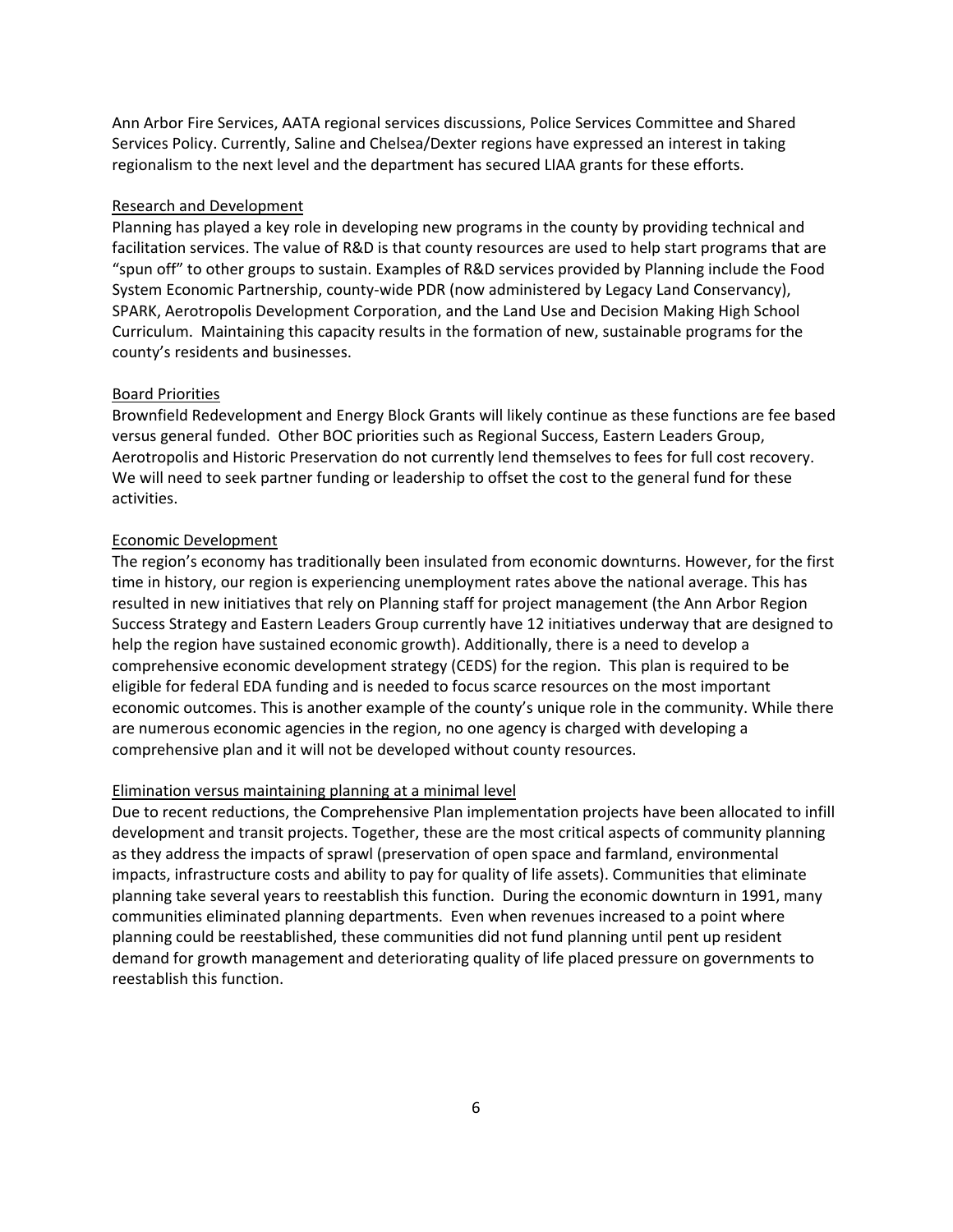# Attachment 1 COMPREHENSIVE PLAN ‐ NEW PROGRAMS 2004‐2008

This is a listing of new programs initiated as a result of the Comprehensive Plan. This list does not include the expansion of existing programs, or all implementation projects by partners and agencies.

# Land use

- Purchase of Development Rights Program ( 7 local governments part of program , \$592K grant awarded to acquire conservation easement on 118 acres in Lima Township)
- Manchester Community Joint Planning Commission and Regional Master Plan ( Village of Manchester, Manchester, Bridgewater & Freedom Townships, \$30,000 grant to establish largest joint planning commission in State of Michigan)
- Washtenaw Metro Alliance (WMA) Regional Open Space Plan and (adopted by 4 Cities of Ann Arbor & Ypsilanti, Ann Arbor and Scio Townships)
- CAPT/DART regional planning group awarded \$7,000 grant to determine regional planning options for 8 participating jurisdictions.
- SSC regional planning group awarded \$7K grant to determine regional planning options for 5 participating jurisdictions.
- City of Ypsilanti Urban Infill Atlas
- "Lessons from the Land" High School Curriculum, Grant secured for development, taught in 10 local schools, more than 30 teachers trained, and more than 1,200 students completed curriculum.
- Aerotropolis Master Development plan and implementation.
- Washtenaw Avenue Talent center (infill development plan)

## Environment

- Privately Owned Community Waste Water Ordinance
- Environmental Portal Web‐based interface for information on environmental health issues
- Brownfield Redevelopment (\$2.9M in grants, used in 17 local communities, 723 total acres cleaned‐ up, 690 acres redeveloped, 1,930 new jobs, \$11,700,000 in new taxes)
- Illicit discharge program assistance
- Toxic waste and pharmaceutical disposal programs
- Wind energy model ordinance
- Single‐waste hauler assessments and model contact

## Historic Preservation:

- 9 new local historic districts, only County‐wide Certified Local Government in Michigan, providing local communities access to federal dollars, \$105K in Historic Preservation Grants\*
- Digitized historic records and created online database resource for 4,000+ historic survey records
- Catalogued 150 Centennial Farms through Washtenaw County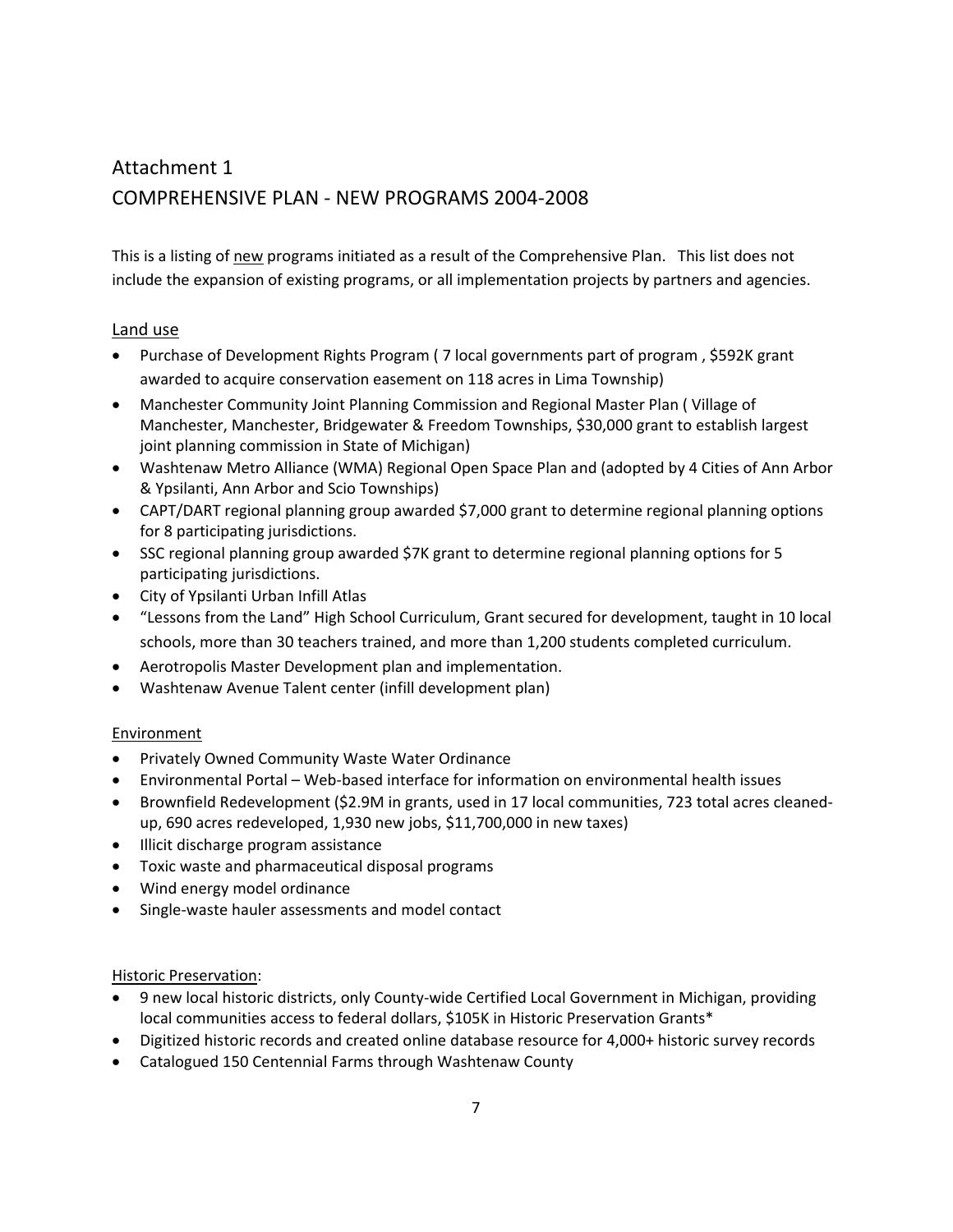- Four self‐guided themed maps of driving tours to historic sites (Esek Pray Trail, Greek Revival Architecture, Historic Barns and German Heritage)
- Catalogued and evaluated 110 historic bridges for historic significance and identified highest priorities for maintenance by the Washtenaw County Road Commission.
- Wally Section 106 Review.

#### New Regional Cooperative efforts

- Food Systems Economic Partnership (FSEP)
- Ann Arbor Spark (WDC Merger)
- Manchester Joint Planning Commission
- WMA fire department consolidation/mutual aid study
- CAPT/DART fire service consolidation assistance
- Aerotropolis governance structure
- Preserve Washtenaw

#### Local Government and Agency Assistance

- WCRC Capital Improvements Plan
- Annual Planning Workshops
- Web-based Planning Toolkit resource published to provide best practices and other research to educate and support quality land use planning
- Regional group technical assistance for SWWCOG, CAPT, SSC, MORE
- Gravel Road Capacity analysis
- GIS‐based tool for projecting community build‐out scenarios
- Demographic updates for local governments
- Local government zoning and master plan updates to County GIS layer
- City of Ypsilanti Water street redevelopment assistance
- \$75K Grant for Waterfront Development grant for the City of Saline (2008)
- \$75K Grant for LinkMichigan telecommunications study

#### Leveraging State and Federal Funding for Plan Implementation

This period of progress was marked by securing **over \$5.5 Million** in state and federal funding for local communities including:

- \$30K for Manchester Joint Planning Commission establishment
- \$7K for CAPT/DART regional planning opportunity identification
- \$7K for SSC regional planning opportunity identification
- \$105K in Historic Preservation Grants
- \$592K for Purchase of Development Rights grant for 118 Acres in Lima Township
- \$18K for "Lessons of the Land" High School curriculum development
- \$50K for FSEP "Farm‐to‐School" program
- \$75K for LinkMichigan telecommunications study (precursor to Wireless Washtenaw)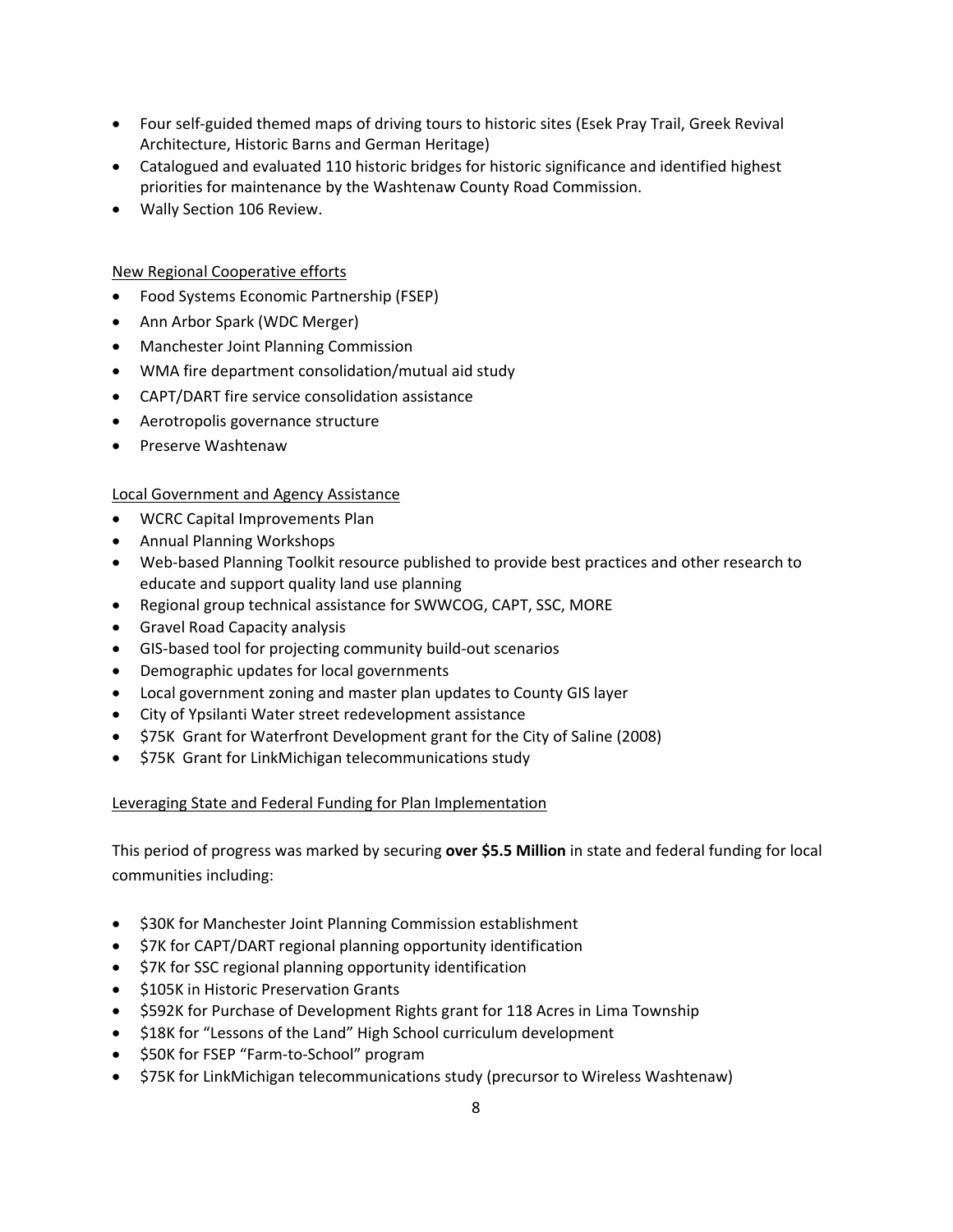- \$790K for Energy Efficiency and Renewable energy support
	- \$30K for Wind Energy Study
	- \$760K EECBG Entitlement funding
- \$3.9M Brownfield Redevelopment Grants
	- \$75K for Waterfront Development grant for the City of Saline
	- \$400K in EPA Environmental Site Assessment grants utilized in 17 local communities
	- \$1.5M in Revolving Loan Funds from EPA
	- \$2M in Clean‐up grants (\$1M City of Ann Arbor, \$1M City of Saline)

# ATTACHMENT 2

# BOARD OF COMMISSION PRIORITIES

Major programs and projects

- Comprehensive Plan BOC Resolution #02‐175
- Brownfield Redevelopment BOC Resolution #99‐0072
- Purchase of Development Rights Program BOC #98‐0126 and County Ordinance
- Historic Preservation BOC Resolution #00‐124, County Ordinance #115
- Aerotropolis BOC Resolution #09‐0055
- Eastern Leaders Group
- Ann Arbor Region Success Strategy
- Energy Efficiency and Conservation Block Grant Implementation

Special projects over the past few years:

- WMA Fire consolidation
- Delhi bridge renovation
- Wind testing
- Pfizer rapid response team
- Wally implementation plan
- AATA regional services scope of work
- Spark formation and metrics
- Spark East Incubator
- Shared services policy
- Dexter/Scio Township 425 Agreement facilitation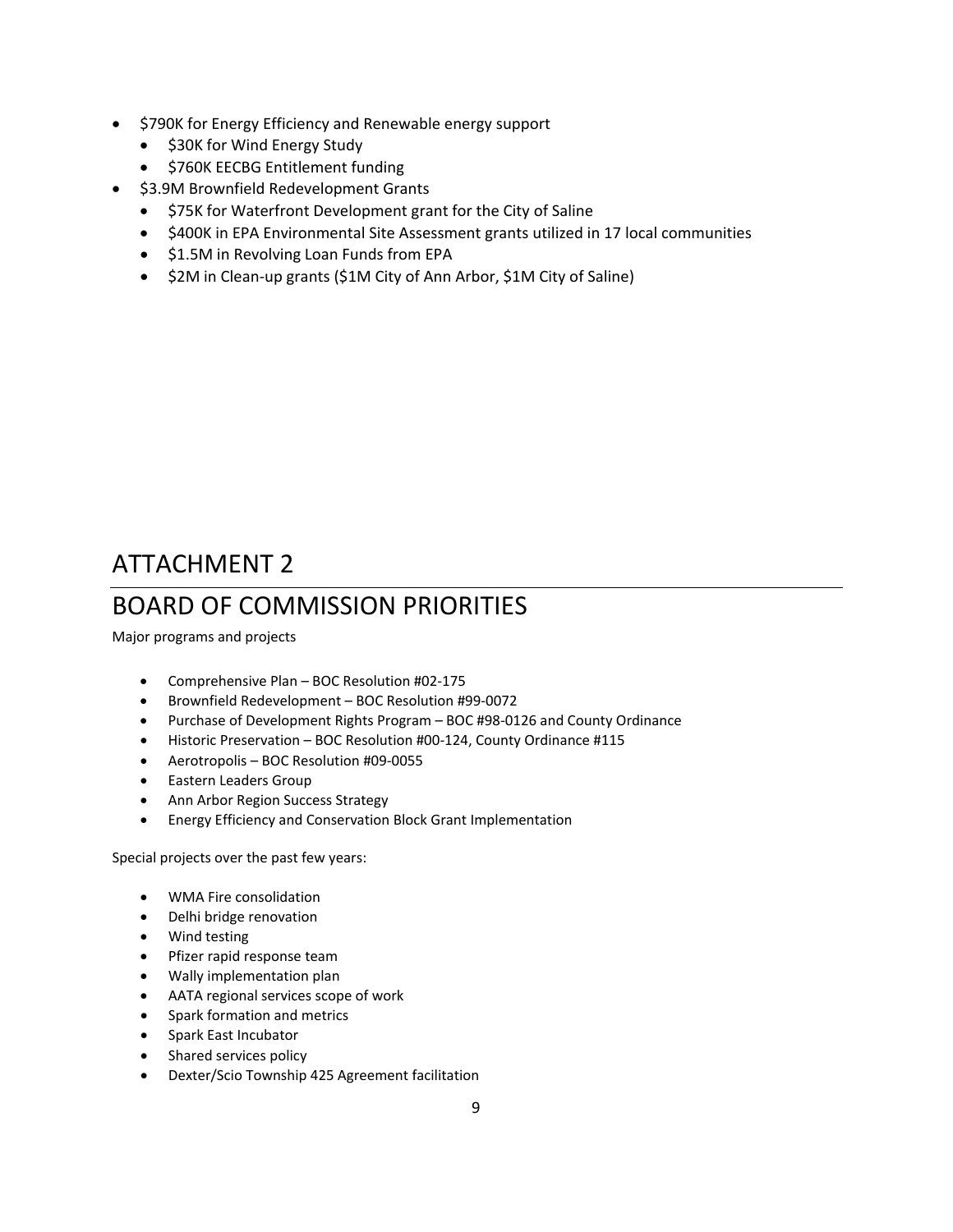- Police Steering committee
- Barton Interchange closure
- GIS/Trending of SEV changes by Census Block
- US‐23 expansion review and comments and BOC resolution
- Reorganization of Zeeb Departments \$1.2M savings
- Green Workplace Initiative

#### Brownfield Redevelopment Projects

- Completed projects resulting in \$152.1M project investment, \$2.6 million in estimated new taxes 950 direct and indirect jobs, and 690 acres cleaned:
	- o Monument Park, Village of Dexter
	- o Toyota Technical Center, York Township
- Active projects with potential for \$41.8 M in project investment, \$1.2M in new taxes, 135 direct and indirect jobs, and 11 acres cleaned
	- o Mack and Mack Building, City of Ypsilanti
	- o SchoolPictures.com, City of Ypsilanti
	- o Maple Shoppes, City of Ann Arbor
	- o Michigan Inn, City of Ann Arbor
- Approved/inactive projects with potential for \$433M in project investment, \$10.7M in new taxes, 875 direct and indirect jobs, and 68 acres cleaned
	- o Broadway Village at Lowertown, City of Ann Arbor
	- o Banks of Saline, City of Saline
	- o Water Street, City of Ypsilanti
	- o 200 S. Ashley, City of Ann Arbor
	- o Village Marketplace and Lofts, City of Saline
	- o Dexter Wellness Center, Village of Dexter
	- o Thompson Block, City of Ypsilanti
	- o Federal Screw Works, City of Chelsea
	- o 601 Forest, City of Ann Arbor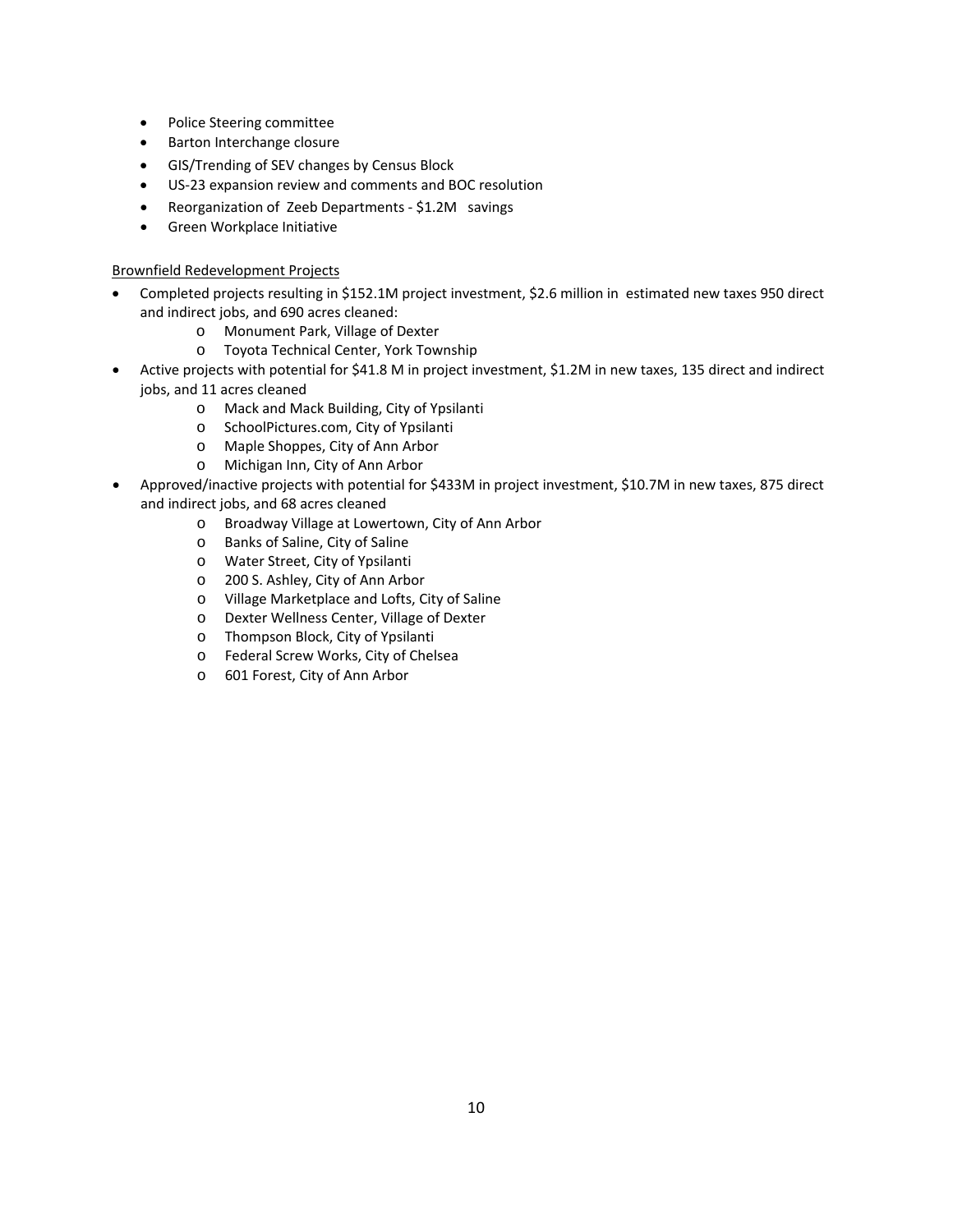# ATTACHMENT 3 ANN ARBOR REGION SUCCESS STRATEGY OVERVIEW

# **A Community Strategy for Success**

Change is here. Let's make the most of it!



| <b>Mark</b>          | Martha       | <b>Jeff</b> | Paul          | Rich            | Larry |
|----------------------|--------------|-------------|---------------|-----------------|-------|
| <i><b>Ouimet</b></i> | <b>Bloom</b> | Irwin       | <b>Schutt</b> | Sheridan Voight |       |

More than 70 community leaders, and **[six individual co-chairs](http://annarborregionsuccess.org/participants/community-success-participants)** have launched this region's most comprehensive initiative to ensure the smart and successful growth of the Ann Arbor region well into the 21st century. At the very time when the economic climate sees private and public sector organizations pulling back, these leaders in local business, education, government and non-profit enterprise are pulling together to launch **Ann Arbor Region Success**.

Over the past year, these leaders have worked together to give **Ann Arbor Region Success** a rich foundation. Through competitive research, local surveys and interviews, and a regional assessment identifying unique strengths, as well as current challenges, Ann Arbor Region Success moves now to engage the community.

From finding and networking with the next generation of leaders, to capital for start-up companies, to working with government and education sectors to create world class K -12 education, to marketing this Region's distinctively cool culture, Ann Arbor Region Success has identified the most critical actions needed to achieve long term success.

Challenging economic times will not rob us of our vision, nor our capacity to care enough to engage in building that vision. To find out how you can become involved, contact **[Tony](mailto:vanderworpa@ewashtenaw.org) VanDerworp**.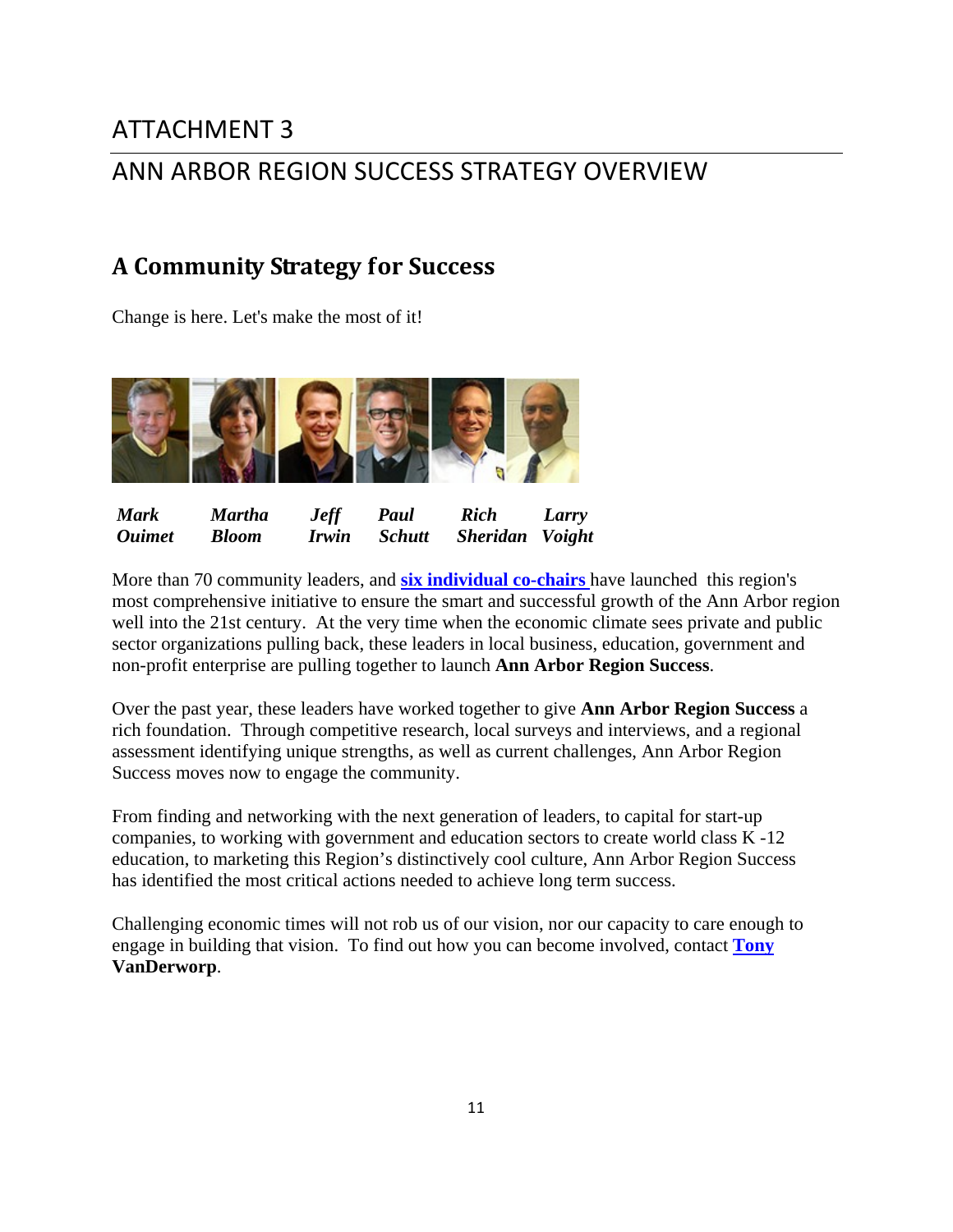#### *Ann Arbor Region Success Leaders and Experts* **Leadership Team**

| Jesse Bernstein, President & CEO, Ann Arbor Chamber of<br>Commerce  | Jeff Irwin, Commissioner, Washtenaw County Board of<br>Commissioners |
|---------------------------------------------------------------------|----------------------------------------------------------------------|
| David Behen, Deputy County Administrator                            | Sue Lackey, Executive Director, Washtenaw Land Trust                 |
| Martha Bloom, Vice President, Ann Arbor Area Community              | Ken Nisbet, Executive Director, University of Michigan Tech          |
| Foundation                                                          | Transfer                                                             |
| Bob Chapman, Chairman & CEO, United Bank and Trust                  | Verna McDaniel, Deputy Administrator, Washtenaw County               |
| Laurel Champion, Publisher, Ann Arbor News                          | Michael Nisson, Hole in One, LLC                                     |
| Gretchen Driskell, Mayor, City of Saline                            | Mark Ouimet, Commissioner, Washtenaw County Board of                 |
| Ken Fischer, President, University Musical Society                  | Commissioners                                                        |
| Steve Forrest, Vice President for Research, University of Michigan, | Deb Polich, President/ CEO, ArTrain                                  |
| Ann Arbor                                                           | Doug Rothwell, CEO, Detroit Renaissance                              |
| Mandy Grewal, Supervisor, Pittsfield Township                       | Paul Schutt, CEO, Issue Media Group                                  |
| Bob Guenzel, Administrator, Washtenaw County                        | Matt Sharp, Publisher, Ann Arbor Business Review                     |
| Freman Hendrix, Chief Government Relations Officer, Eastern         | Rich Sheridan, President & CEO, Menlo Innovation Company             |
| Michigan University                                                 | Rick Snyder, CEO, Ardesta                                            |
| John Hieftje, Mayor, City of Ann Arbor                              | Larry Voight, President, Catholic Social Services                    |
| <b>Work Group Leaders and Experts</b>                               |                                                                      |
| Doug Allen, Peter Allen & Associates                                | Jim Kosteva, Director of Community Relations, University of          |
| Terri Blackmore, Executive Director, Washtenaw Area                 | Michigan, Ann Arbor                                                  |
| <b>Transportation Study</b>                                         | Bhushan Kulkarni, GDI Info Tech                                      |
| Susan Bunton, Washtenaw County Department of Human Services         | Brett Lenart, Planner, Washtenaw County Planning                     |
| Mary Jo Callan, Director, Washtenaw County Community                | Barry Lonik, Treemore Ecology Services                               |
| Development                                                         | Susan McGraw, Consultant                                             |
| Mary Campbell, EDF Ventures                                         | Bill Miller,, Washtenaw Independent School District                  |
| Ellen Clement, Director, Washtenaw County Public Health             | Melissa Milton-Pung, Planner, Washtenaw County Planning              |
| Eli Cooper, Transportation Program Manager, City of Ann Arbor       | Richard Murphy, Associate Planner, City of Ypsilanti                 |
| Anya Dale, Planner, Washtenaw County Planning                       | Ed Petykiewicz, Ann Arbor News                                       |
| Denise Darymple, Director, Washtenaw County Children's Services     | Susan Pollay, Executive Director, Ann Arbor DDA                      |
| John Enos, Carlisle Wortman & Associates                            | Ellen Rabinowitz, Executive Director, Washtenaw Health Plan          |
| Andy Fennel, SPARK Board Fellow (Student)                           | Wendy Rampson, Systems Planner, City of Ann Arbor                    |
| Tom Freeman, Deputy Director, Washtenaw County Parks &              | Tamara Real, Director, Arts Alliance                                 |
| Recreation                                                          | Laura Rubin, Director, Huron River Watershed Council                 |
| Sue Gott, University Planner, University of Michigan, Ann Arbor     | Sandy Rupp, President, Washtenaw United Way                          |
| Jennifer Hall, Housing Program Coordinator, Washtenaw County        | Ellen Schulmeister, Executive Director, Shelter Association of       |
| <b>Community Development</b>                                        | <b>Washtenaw County</b>                                              |
| Cindy Harrison, Vice President for Human Relations, Chelsea         | Mike Score, Agricultural Agent, MSU Extension                        |
| <b>Community Hospital</b>                                           | Jack Smiley, Executive Director, Southeast Michigan Land             |
| Judith Hommel, Executive Associate to the President, Washtenaw      | Conservation                                                         |

**Judith Hommel,** Executive Associate to the President, Washtenaw Community College

**Brad Jacobsen,** Jacobsen Daniels Associates **Jon Keith,** Recreation Superintendant, Washtenaw County Parks & Recreation **Diane Keller,** Ypsilanti Chamber of Commerce

**Woody Kellum,** Raisin Valley Land Trust

**Mary Kerr**, President, Ann Arbor Area Convention & Visitors Bureau

#### **Project Staff**

**Tony VanDerworp**, Director, Washtenaw County Planning **Mike Finney**, President & CEO, Ann Arbor SPARK

**Trenda Rusher**, Executive Director, Washtenaw County ETCS **Mechelle Hardy**, Washtenaw County

**Paul Tait,** Executive Director, SEMCOG **Bob Tetens,** Director, Washtenaw County Parks & Recreation **Cynthia Travis,** Director, Washtenaw County Department of Human Services

**Ginny Trochio, P**rogram Manager, The Conservation Fund **Martha Welsh,** M3 Strategies **Larry Whitworth,** President, Washtenaw Community College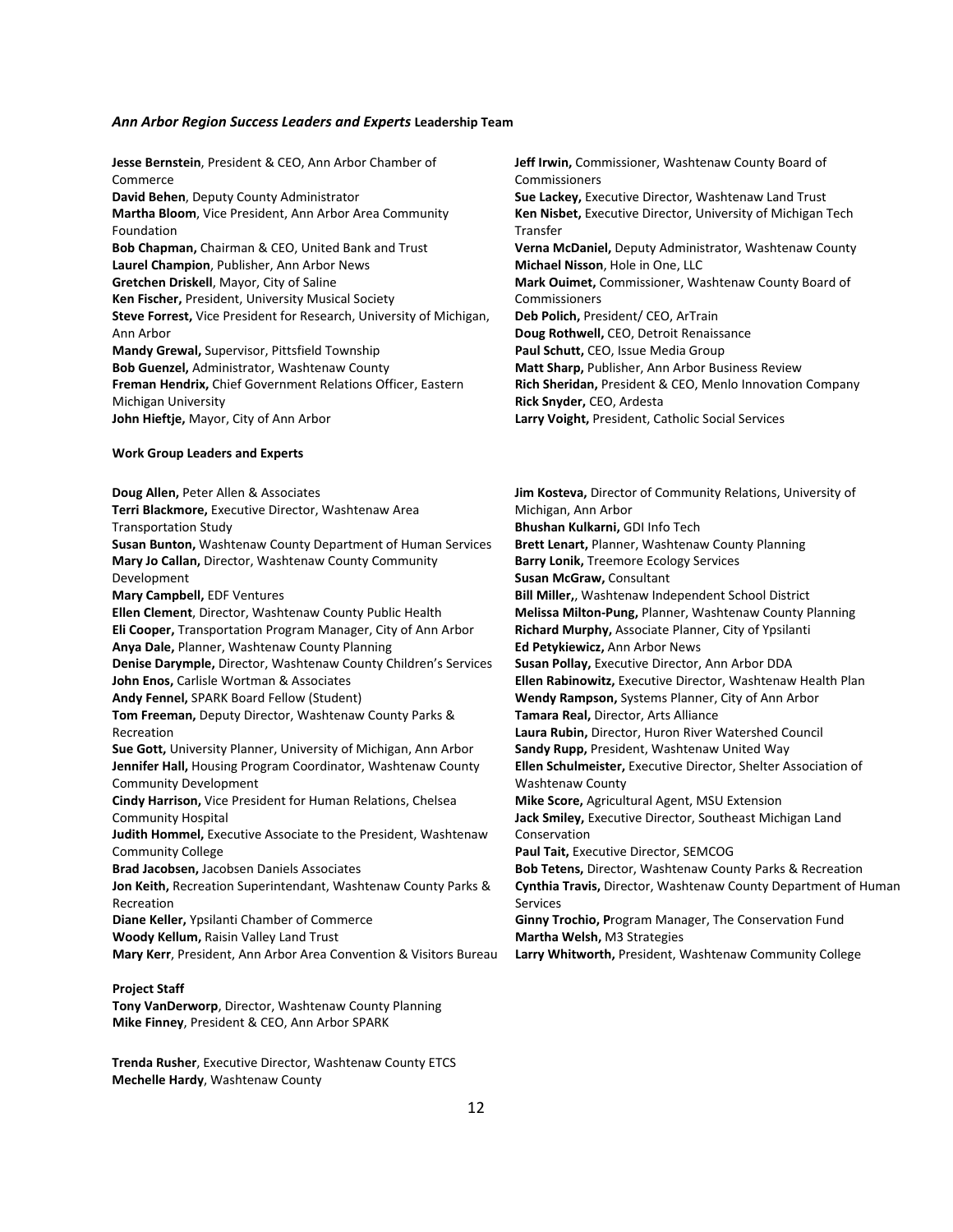#### Summary of Actions

The list of recommended actions in this report may not include all the actions needed to achieve our vision, but they represent the most important actions to begin work on. Since the list is rather extensive, shorter term actions have been identified. Once these actions have been completed, we can begin work on other important tasks. Actions that are already underway in the community (but that may need additional leadership and resources) are shown with an asterisk and the current champions shown in parentheses.

**Develop, retain and attract the best and brightest minds**

**Convert innovative ideas into action**

**Work across government, business, not‐for‐profit and education sectors together to achieve success**

#### **Near Term Actions**

- *Improved performance in all K‐ 12 schools*
- Creative education curriculum in all schools
- *Expand the region's transit system including bus and commuter rail*
- *State transportation funding legislation*
- Infill development in the urban core
- *Coordinate current marketing efforts to best promote what we have*
- *Promote the region as a place that welcomes diversity*
- *3rd place readiness community pilot project for the state*
- *Young Professionals Network*
- *Early college program expansion and scholarships*

#### **Other Important Actions**

- *School readiness for all children*
- *Connect employers to trained individuals through internship and mentorship programs*
- *Connect residents and workers to existing trails, green spaces and recreation*
- *Rail connection to Detroit and other Metro areas*
- *Increase arts and cultural events geared toward young*
- *Establish revolving capital fund and federal grant application services*
- *Expand the Cultural Ambassadors program*
- *Develop a pool of CEO level talent to assist startup companies in the region*
- *Long‐term funding of the Eastern incubator and on –line marketing tool training*
- *Public/private task force to assess government and education efficiency and effectiveness*
- *Comprehensive and integrated health care programs for all residents*
- **Create a regional founders effect**
- *Aerotropolis and East‐West commuter rail*

- *Mentorship programs at all career levels*
- *Wireless Washtenaw*
- *Comprehensive and coordinated regional business network*
- *Enlist private sector in identifying, connecting and selling companies on our region*
- *Engage students in the community with the strategy through the Universities*
- *Young professional network for leadership*
- *Establish clear and unified development standards and incentives in the urban core*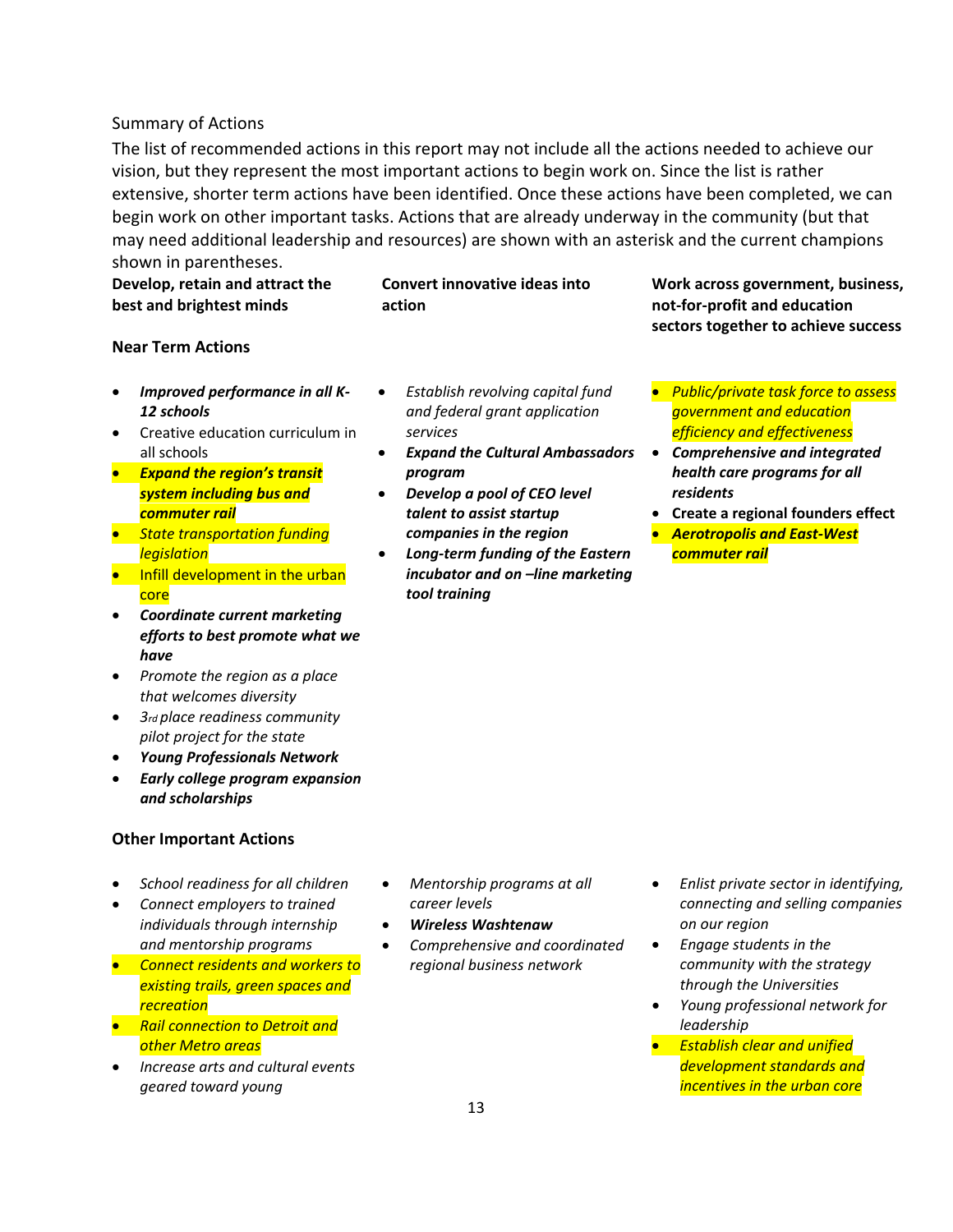*professionals* 

- *Living/work space for artists*
- *Business training, incubators and micro loans for artists*
- *Trailing spouse job assistance services*
- *Increase visas for graduates and artists*
- *Invite new residents to leadership roles on boards and committees*

Highlighted are projects that promote the goals of the Comprehensive Plan **Bolded** are current projects

- *Promote the larger region whenever possible*
- *Join with other regional groups to lobby for state economic regulation and incentive changes*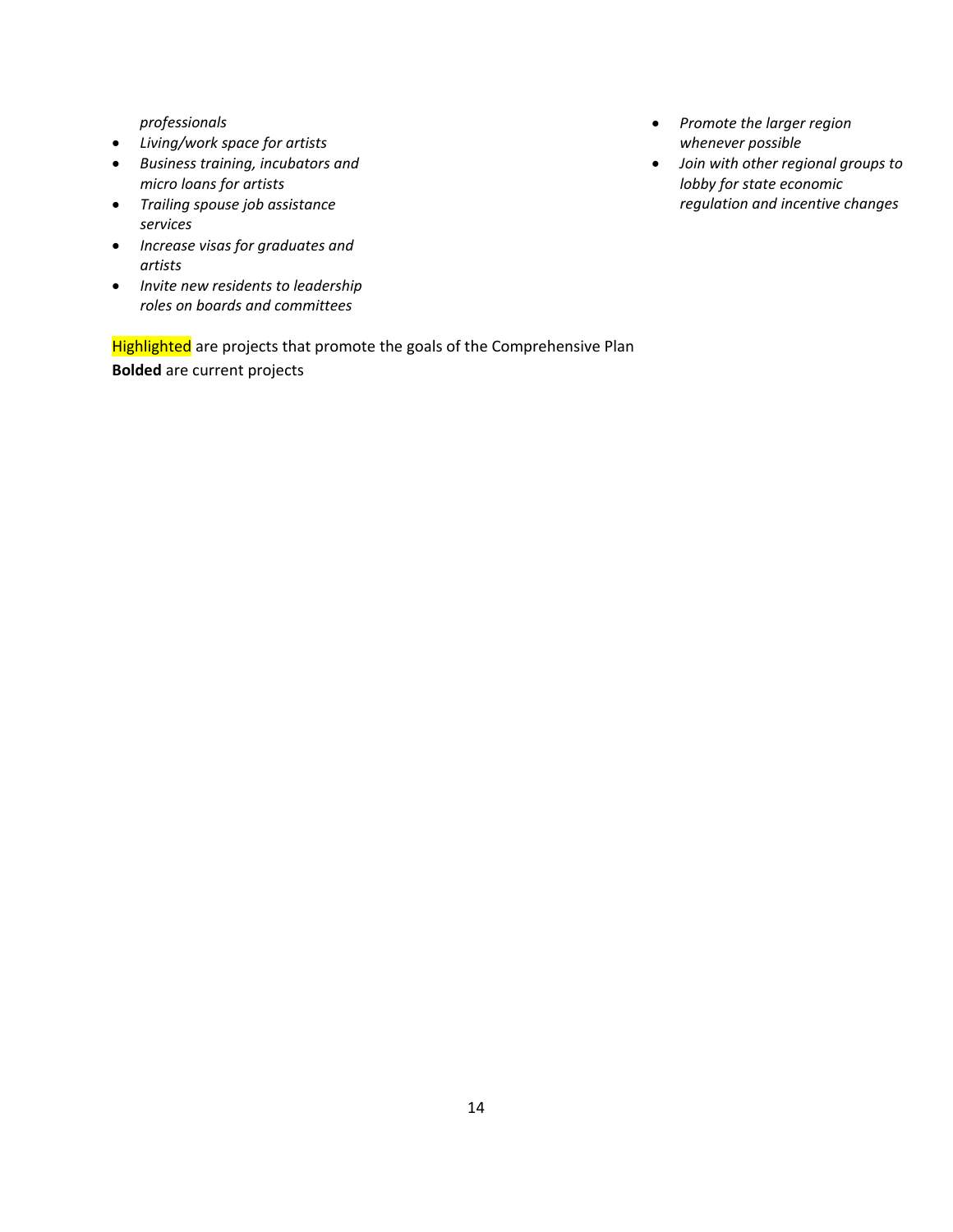# ATTACHMENT 4



The Eastern Leaders Group is a partnership between Eastern Michigan University and civic leaders who have collaborated to meet the immediate and long-term needs of Eastern Washtenaw County by exploring opportunities and leveraging regional resources for the benefit of both the Eastern County and the entire Washtenaw County community.

Eastern Leaders Group [members](http://elg.ewashtenaw.org/partners/index_html) include business, education and government leaders from eastern Washtenaw County and the surrounding areas.

The [goals](http://elg.ewashtenaw.org/goals/index_html) of the Eastern Leaders Group are to:

- Use the university\'s prestige and resources to develop innovative programs to meet the pressing needs of the community.
- Revitalize and promote the City of Ypsilanti's historic downtown and Riverside Park as a location for county residents to enjoy and as "the place" for innovation companies and the creative class to locate.
- Create the urban design, business climate and cultural identity to make the eastern portion of the county the "Gateway to Washtenaw County".
- Be recognized as the national model for collaboration and cooperation between government, education and business.

The Eastern Leader's Steering Committee provides strategic leadership and guidance to ensure the overall goals are achieved. The Steering Committee consists of:

- Bob Guenzel- Washtenaw County
- Donald Loppnow- Eastern Michigan University
- Gary Hawks, Eastern Michigan University
- Ronnie Peterson- Washtenaw County
- Brenda Stumbo- Ypsilanti Township
- Paul Schreiber- City of Ypsilanti
- Kirk Profit- Government Consulting Services
- Daphne Adams- General Motors
- Bill McFarlane- Superior Township
- Pete Hafler-Augusta Township
- Mike Martin- First Martin
- Paul Saginaw- Zingermans